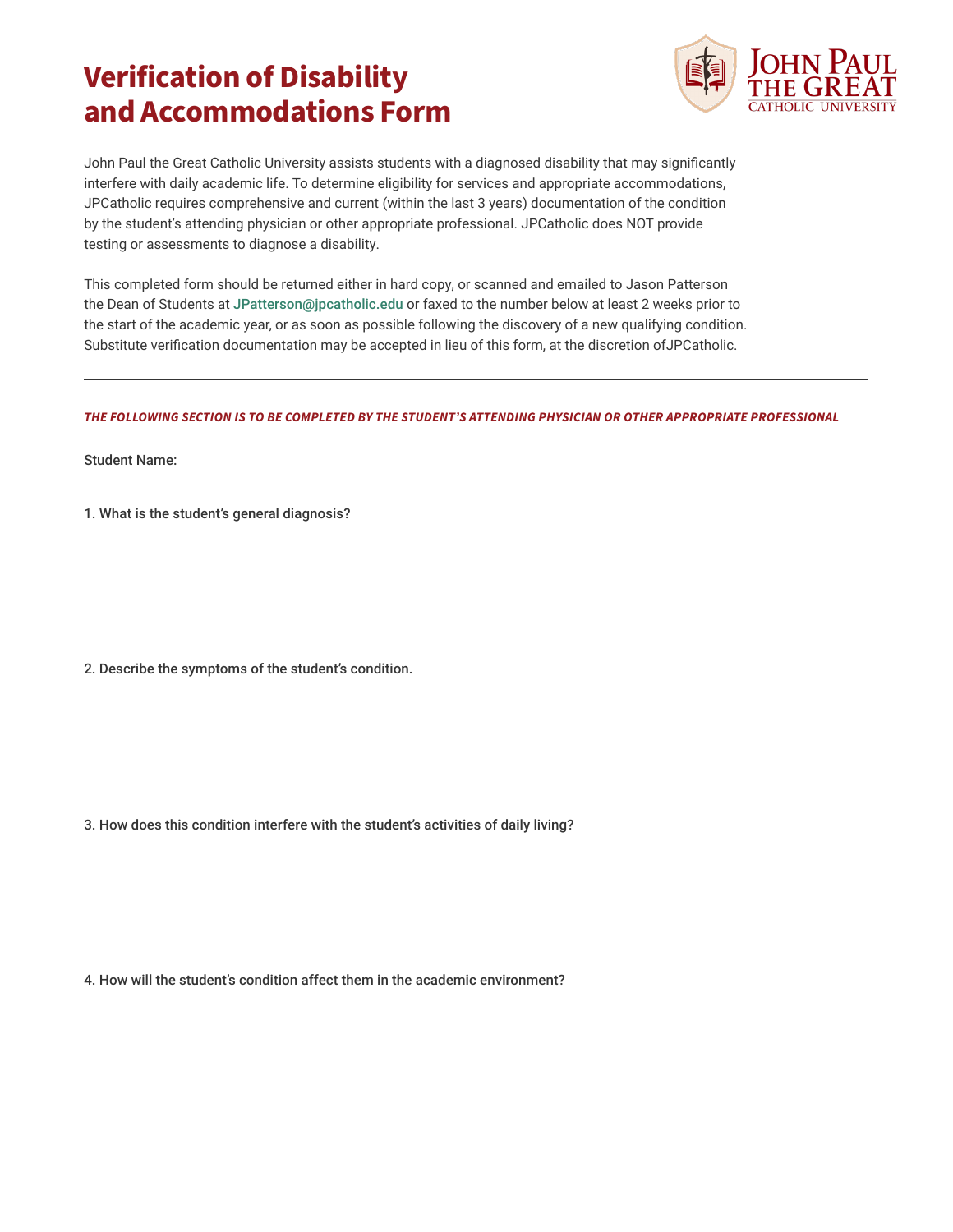

5. What accommodations are medically necessary to manage the health of this student?

6. Please list current medications including dosage, frequency, and adverse side effects that would

affect their activities of daily living and any prescribed treatment plan for this student.

7. When was the student last treated? What was the expected duration of the disabling condition?

Joseph Sleman, Counselor, AMFT John Paul the Great Catholic University

Providers Signature Date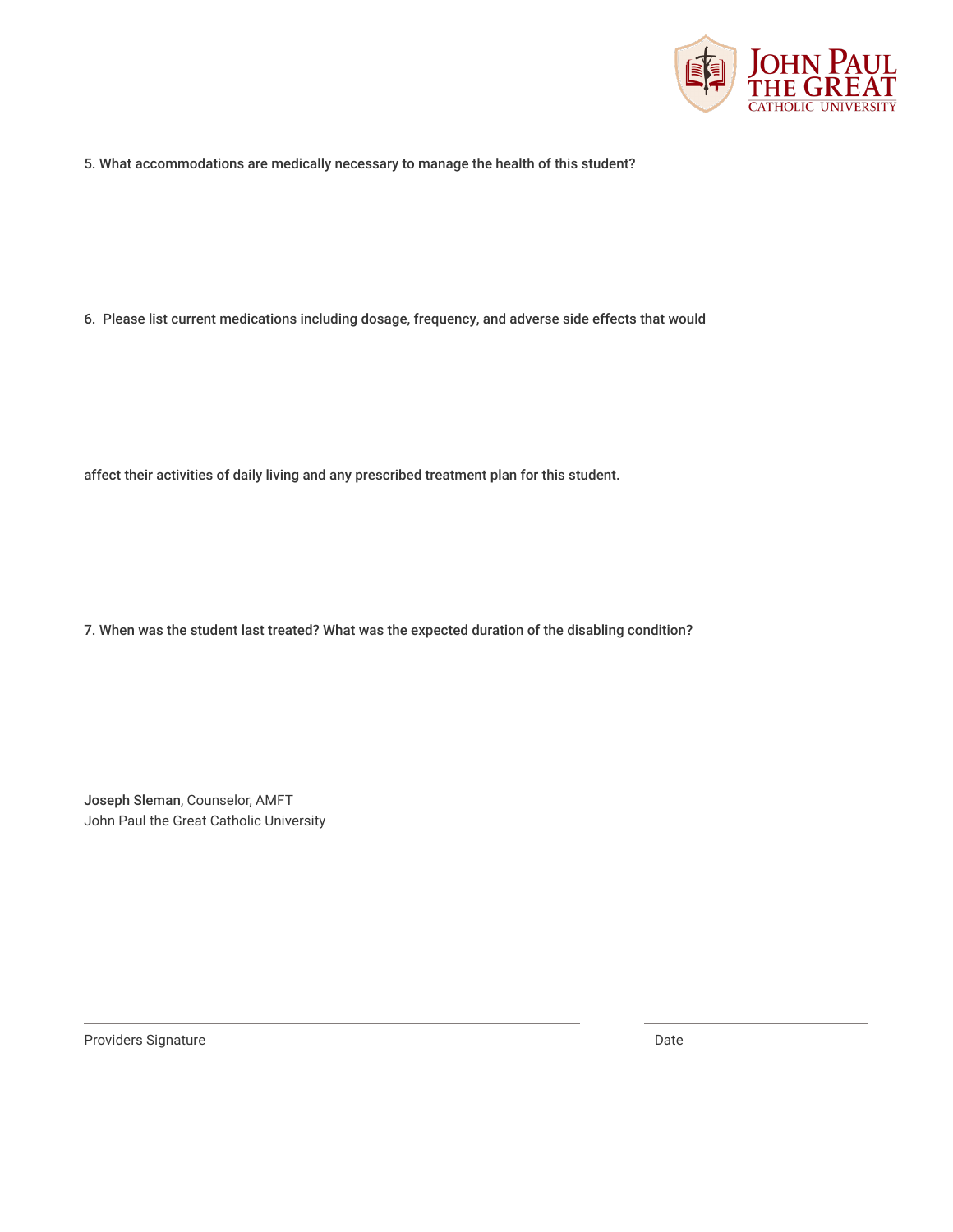## **Accommodation**



This student has presented verification of a disability that significantly interferes with daily academic life. The following accommodation(s) has been deemed reasonable by JPCatholic and should be provided in accordance with the law. It is the student's responsibility to deliver this form to each instructor **within 1 week** of receiving the form from the Dean of Students (see date below). Forms delivered after this point may be denied. The student and the instructor should agree on a protocol for initiating each accommodation unless a protocol is stated on the form. For questions or concerns, please contact Jason Patterson the Dean of Students at JPatterson@jpcatholic.edu.

| <b>Student Name:</b>                                                 |      |              | Date: |  |
|----------------------------------------------------------------------|------|--------------|-------|--|
| <b>Testing Accommodations</b><br><b>Distraction Free Environment</b> |      |              |       |  |
| <b>Extended Time</b>                                                 | 1.5x | $2x \quad -$ |       |  |
| Oral Instructions                                                    |      |              |       |  |
| <b>Classroom Accommodations</b>                                      |      |              |       |  |
| Note Taker / Access to Class Notes                                   |      |              |       |  |
| <b>Extended Time on Assignments</b>                                  |      |              |       |  |
| Use of Technology in Class (specify):                                |      |              |       |  |
| <b>Additional Notes:</b>                                             |      |              |       |  |

**Facilities and Resource Accommodations**

Alternative Media or Format for Course Texts (specify):

## **Facilitated Seating (specify)**

Please specify: